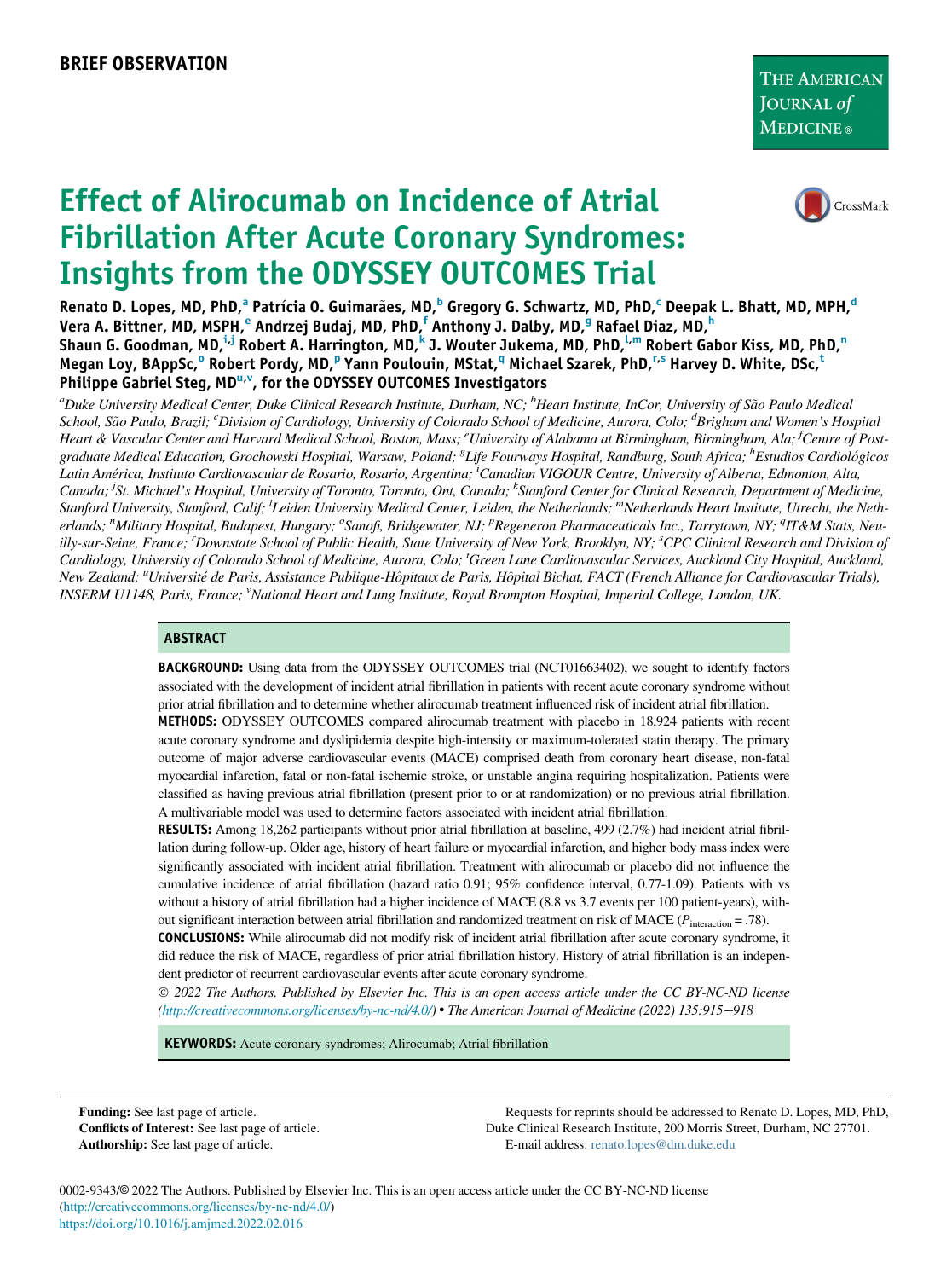## INTRODUCTION

Proprotein convertase subtilisin−kexin type 9 (PCSK9) inhibitors promote substantial and sustained low-density lipoprotein cholesterol lowering and reduce cardiovascular events in high-risk patients treated with statins.<sup>[1,](#page-2-0)[2](#page-2-1)</sup> The ODYSSEY OUTCOMES trial compared treatment with the

PCSK9 inhibitor, alirocumab, with placebo in 18,924 patients with recent acute coronary syndromes and residual dyslipidemia despite high-intensity or maximum-toler-ated statin therapy.<sup>[1](#page-2-0)</sup>

Atrial fibrillation is a marker of risk in patients presenting with acute coronary syndrome. An ongoing question has been whether lipidlowering therapies, either directly or indirectly through prevention of ischemic cardiovascular events, reduce the incidence of atrial fibrillation. Analyses of statin trials have not provided consistent evidence of benefit, $3$  and the potential effect of PCSK9 inhibition on the incidence of atrial fibrillation is unknown.

The current analysis determined: 1) factors associated with the development of incident atrial fibrillation in acute coronary syndrome patients without prior atrial fibrillation; 2) whether alirocumab treatment influenced incident atrial fibrillation; 3) whether a history of atrial fibrillation was associated with the risk of major adverse cardiovascular events (MACE); and 4) whether there was any interaction between prior history of atrial fibrillation and the effect of alirocumab on MACE.

## METHODS

The randomized, double-blind, placebo-controlled ODYS-SEY OUTCOMES trial (NCT01663402) compared the efficacy and safety of alirocumab vs placebo in 18,924 patients with recent acute coronary syndrome and elevated atherogenic lipoproteins despite high-intensity or maximum-tolerated statin treatment. Patients were randomly assigned to receive alirocumab or placebo beginning 1-12 months after acute coronary syndrome and were followed for a median of 2.8 years. The primary outcome of MACE comprised death from coronary heart disease, non-fatal myocardial infarction, fatal or non-fatal ischemic stroke, or unstable angina requiring hospitalization.<sup>[1](#page-2-0)</sup> Study participants were classified as having previous atrial fibrillation (present prior to or at randomization) or no previous atrial fibrillation. In the latter category, the incidence of atrial fibrillation after randomization was determined from investigator reports of adverse events. A multivariable model was used to determine factors associated with incident atrial fibrillation. Treatment hazard ratios (HRs) with 95% confidence intervals (CIs) were calculated for the primary outcome and selected secondary outcomes.

## RESULTS

CLINICAL SIGNIFICANCE

dence of atrial fibrillation.

of prior atrial fibrillation.

syndrome.

 Alirocumab treatment after acute coronary syndrome did not affect the inci-

 Alirocumab reduced the risk of major adverse cardiovascular events after acute coronary syndrome, irrespective

 A history of atrial fibrillation is an independent predictor of recurrent cardiovascular events after acute coronary

Overall, 662 patients (3.5%) had a history of atrial fibrillation at baseline and 18,262 (96.5%) had no history of atrial

> fibrillation. Patients with a history of atrial fibrillation were older than those without prior atrial fibrillation (mean [SD] age: 65.7 [9.2] vs 58.2 [9.1] years) and had a greater burden of comorbidities, including cerebrovascular disease (11.6% vs 4.7%), peripheral artery disease (7.9% vs 3.8%), hypertension  $(83.2\% \text{ vs } 63.6\%)$ , and heart failure (35.6% vs 13.8%).

> Among participants without prior atrial fibrillation at baseline, 499 (2.7%) had incident atrial fibrillation during follow-up. Older age, history of heart failure or myocardial infarction, and higher body mass index were significantly asso-

ciated with incident atrial fibrillation. Among the 18,894 patients who received at least one dose of study medication, treatment with alirocumab or placebo did not influence the cumulative incidence of atrial fibrillation (HR 0.91; 95% CI, 0.77-1.09; [Figure](#page-2-3)).

Patients with vs without a history of atrial fibrillation had a higher incidence of MACE (8.8 vs 3.7 events per 100 patient-years), cardiovascular death (2.8 vs 0.9 events per 100 patient-years), myocardial infarction (5.8 vs 2.6 events per 100 patient-years), stroke (1.3 vs 0.5 events per 100 patient-years), all-cause death (4.0 vs 1.3 events per 100 patient-years), and hospitalization for atrial fibrillation (2.9 vs 0.6 events per 100 patient-years). There was no significant interaction between atrial fibrillation and randomized treatment on risk of MACE  $(P_{\text{interaction}} = .78)$ : treatment HR in patients with atrial fibrillation at baseline, 0.81 (95% CI, 0.58-1.12) vs 0.85 (95% CI, 0.78-0.93) in the subgroup without atrial fibrillation at baseline.

## **DISCUSSION**

Our findings confirm prior observations that patients with a history of atrial fibrillation have a higher risk of MACE after acute coronary syndrome. $4,5$  $4,5$  $4,5$  Incident atrial fibrillation was associated with older age and a greater burden of cardiovascular comorbidities, but was not influenced by assignment to treatment with alirocumab or placebo despite the benefit of the former on MACE.

As this was a post hoc analysis, our results should be taken to be exploratory. Other limitations include the absence of protocol-specified periodic electrocardiograms or ambulatory electrocardiographic studies, and the absence of systematic adjudication of incident atrial fibrillation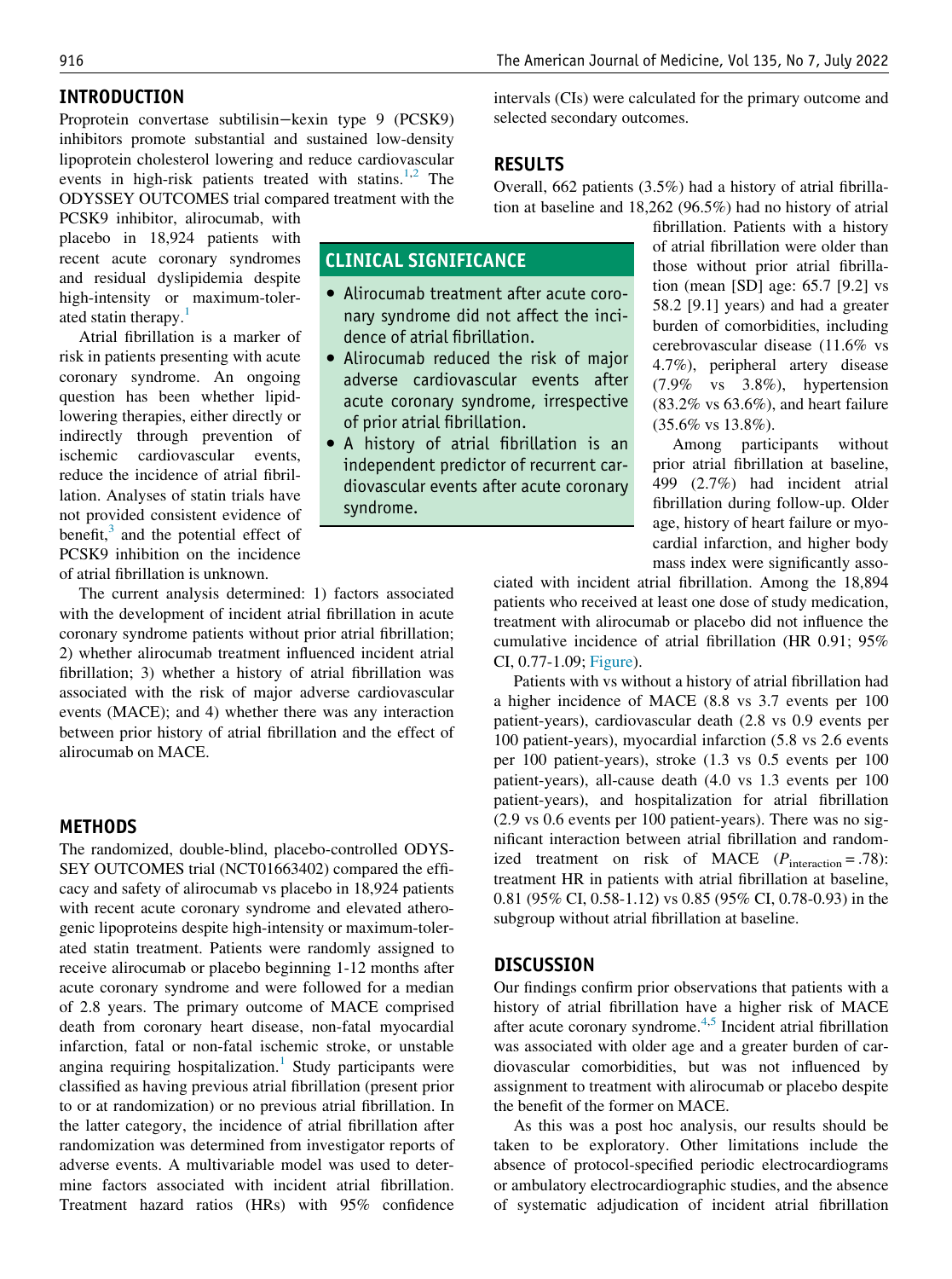<span id="page-2-3"></span>

Figure Cumulative incidence of incident atrial fibrillation (AF) by randomized treatment in the safety population (18,894 patients). Hazard ratio 0.91; 95% confidence interval, 0.77-1.09.

events. Future studies with more rigorous atrial fibrillation ascertainment may be warranted.

In conclusion, history of atrial fibrillation is an independent predictor of recurrent cardiovascular events after acute coronary syndrome. While alirocumab did not modify the risk of incident atrial fibrillation after acute coronary syndrome, it did reduce the risk of MACE, regardless of prior atrial fibrillation history.

## ACKNOWLEDGMENTS

Editorial support was provided by Sophie Rushton-Smith of Medlink Healthcare Communications, London, and was funded by Sanofi.

## References

- <span id="page-2-0"></span>1. [Schwartz GG, Steg PG, Szarek M, et al. Alirocumab and cardiovascular](http://refhub.elsevier.com/S0002-9343(22)00173-5/sbref0001) [outcomes after acute coronary syndrome.](http://refhub.elsevier.com/S0002-9343(22)00173-5/sbref0001) N Engl J Med 2018;379 [\(22\):2097–107.](http://refhub.elsevier.com/S0002-9343(22)00173-5/sbref0001)
- <span id="page-2-1"></span>2. [Sabatine MS, Giugliano RP, Keech AC, et al. Evolocumab and clinical](http://refhub.elsevier.com/S0002-9343(22)00173-5/sbref0002) [outcomes in patients with cardiovascular disease.](http://refhub.elsevier.com/S0002-9343(22)00173-5/sbref0002) N Engl J Med [2017;376\(18\):1713–22.](http://refhub.elsevier.com/S0002-9343(22)00173-5/sbref0002)
- <span id="page-2-2"></span>3. [Fang WT, Li HJ, Zhang H, Jiang S. The role of statin therapy in the pre](http://refhub.elsevier.com/S0002-9343(22)00173-5/sbref0003)[vention of atrial fibrillation: a meta-analysis of randomized controlled](http://refhub.elsevier.com/S0002-9343(22)00173-5/sbref0003) trials. [Br J Clin Pharmacol](http://refhub.elsevier.com/S0002-9343(22)00173-5/sbref0003) 2012;74(5):744–56.
- <span id="page-2-4"></span>4. [Guimar](http://refhub.elsevier.com/S0002-9343(22)00173-5/sbref0004)ã[es PO, Peterson ED, Stevens SR, et al. Antithrombotic treat](http://refhub.elsevier.com/S0002-9343(22)00173-5/sbref0004)[ment gap among patients with atrial fibrillation and type 2 diabetes.](http://refhub.elsevier.com/S0002-9343(22)00173-5/sbref0004) Int J Cardiol [2019;289:58–62.](http://refhub.elsevier.com/S0002-9343(22)00173-5/sbref0004)
- <span id="page-2-5"></span>5. [Lopes RD, Elliott LE, White HD, et al. Antithrombotic therapy and out](http://refhub.elsevier.com/S0002-9343(22)00173-5/sbref0005)[comes of patients with atrial fibrillation following primary percutane](http://refhub.elsevier.com/S0002-9343(22)00173-5/sbref0005)[ous coronary intervention: results from the APEX-AMI trial.](http://refhub.elsevier.com/S0002-9343(22)00173-5/sbref0005) Eur Heart J [2009;30\(16\):2019–28.](http://refhub.elsevier.com/S0002-9343(22)00173-5/sbref0005)

Funding: This work was supported by Sanofi and Regeneron Pharmaceuticals.

Conflicts of Interest: RDL reports research support from Bristol-Myers Squibb, GlaxoSmithKline, Medtronic, Pfizer; consulting fees from Bayer, Boehringer Ingelheim, Bristol-Myers Squibb, Daiichi-Sankyo,

GlaxoSmithKline, Medtronic, Merck, Pfizer, and Portola. POG has no conflicts of interest to report. GGS reports research grants to the University of Colorado from Astra Zeneca, Resverlogix, Silence Therapeutics, Sanofi, and The Medicines Company; editorial support from Sanofi; research grants from the US Department of Veterans Affairs (VA); and is coinventor of pending US patent 62/806,313 ("Methods for Reducing Cardiovascular Risk") assigned in full to the University of Colorado. DLB reports grants from Sanofi and Regeneron during the conduct of the study; grants from Amarin, AstraZeneca, Bristol-Myers Squibb, Eisai, Ethicon, Medtronic, Sanofi Aventis, and The Medicines Company; other from FlowCo, grants and other from PLx Pharma, other from Takeda; personal fees from Duke Clinical Research Institute, Mayo Clinic, Population Health Research Institute; personal fees, non-financial support, and other from the American College of Cardiology; personal fees from Belvoir Publications, Slack Publications, WebMD, Elsevier, other from Medscape Cardiology, other from Regado Biosciences, other from Boston VA Research Institute, personal fees and non-financial support from the Society of Cardiovascular Patient Care, non-financial support from the American Heart Association, personal fees from HMP Global, grants from Roche, personal fees from Harvard Clinical Research Institute (now Baim Institute for Clinical Research), other from Clinical Cardiology, personal fees from the Journal of the American College of Cardiology, other from VA; grants from Pfizer, Forest Laboratories/AstraZeneca, and Ischemix, other from St. Jude Medical (now Abbott), other from Biotronik, grants and other from Cardax and Boston Scientific, grants from Amgen, Lilly, Chiesi, and Ironwood; personal fees from the Cleveland Clinic and Mount Sinai School of Medicine, other from Merck, grants from Abbott and Regeneron, other from Svelte, grants and other from PhaseBio, grants from Idorsia and Synaptic, personal fees from TobeSoft; grants, personal fees, and other from Boehringer Ingelheim, personal fees from Bayer, grants and other from Novo Nordisk, grants from Fractyl, personal fees from Medtelligence/ReachMD and CSL Behring, grants and other from Cereno Scientific, grants from Afimmune and Ferring Pharmaceuticals, other from CSI, grants from Lexicon, personal fees from MJH Life Sciences and Level Ex, grants from Contego Medical, grants and other from CellProthera, personal fees from K2P and the Canadian Medical and Surgical Knowledge Translation Research Group, grants and other from MyoKardia/BMS, grants from Owkin and HLS Therapeutics, grants and other from Janssen, grants from 89Bio, grants and other from Novo Nordisk, grants from Garmin, grants and other from Novartis, grants and other from NirvaMed, other from Philips, personal fees from Arnold and Porter law firm and Piper Sandler, grants from